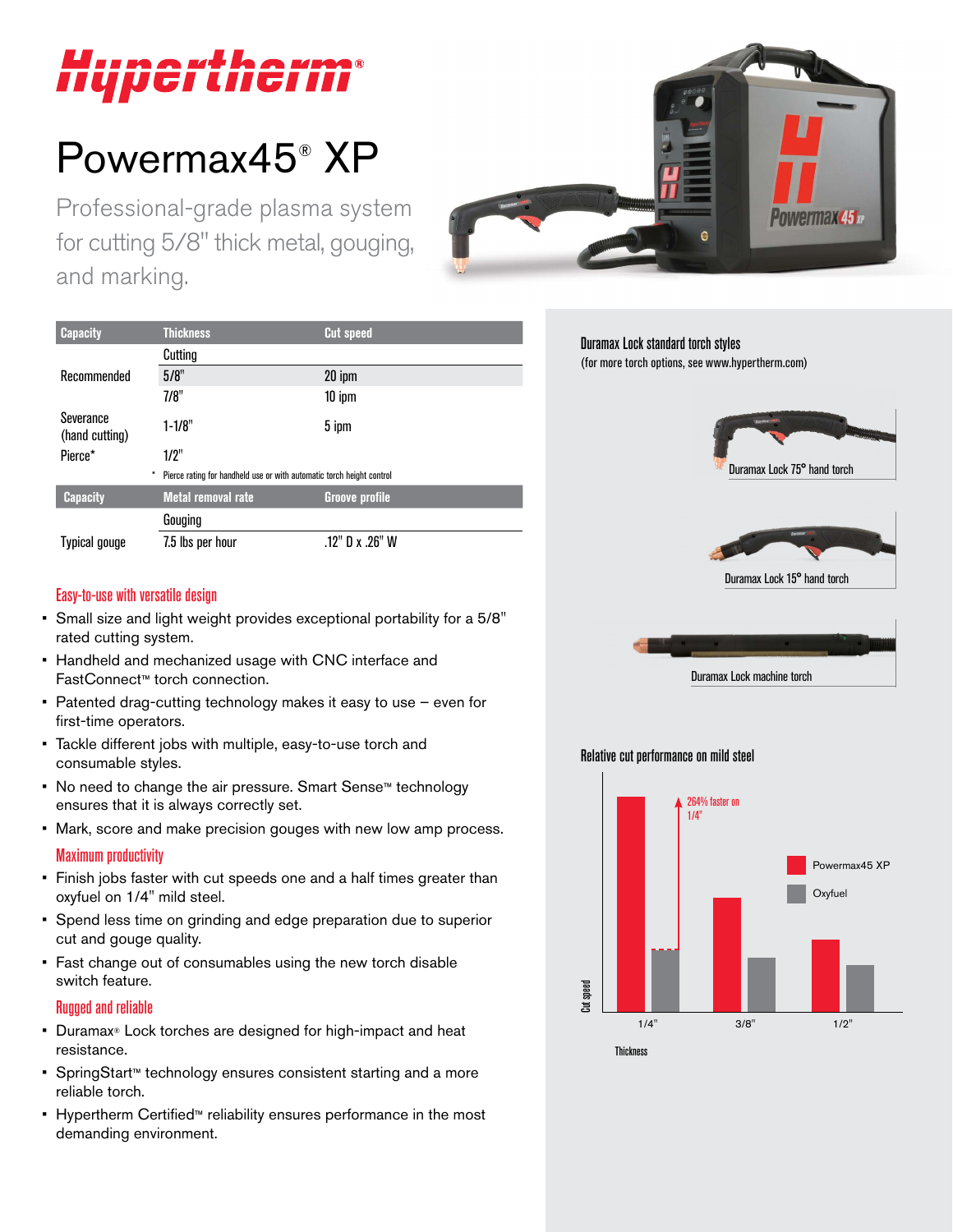#### **Specifications**

| Input voltages $(\pm 10\%)$                       | 200-240 V, 1-PH, 50-60 Hz<br>480 V. 3-PH, 50-60 Hz                                                                                                                                 |
|---------------------------------------------------|------------------------------------------------------------------------------------------------------------------------------------------------------------------------------------|
| Input current @ 6.5 kW                            | 200-240 V, 1-PH, 39/32 A<br>480 V, 3-PH, 9.4 A                                                                                                                                     |
| <b>Output current</b>                             | $10-45A$                                                                                                                                                                           |
| <b>Rated output voltage</b>                       | <b>145 VDC</b>                                                                                                                                                                     |
| Duty cycle $@$ 40 $^{\circ}$ C (104 $^{\circ}$ F) | $50\%$ @ 45 A, 200-240 V, 1-PH<br>60% @ 41 A, 200-240 V, 1-PH<br>100% @ 32 A, 200-240 V, 1-PH<br>$50\%$ @ 45 A, 480 V, 3-PH<br>60% @ 41 A, 480 V, 3-PH<br>100% @ 32 A, 480 V, 3-PH |
| Open circuit voltage (OCV)                        | <b>275 VDC</b>                                                                                                                                                                     |
| <b>Dimensions with handles</b>                    | 17.4" D; 6.8" W; 14.1" H                                                                                                                                                           |
| Weight with 20' torch                             | 31 lhs.                                                                                                                                                                            |
| <b>Gas supply</b>                                 | Cutting: air (clean, dry and oil-free), nitrogen, F5<br>Gouging: air (clean, dry and oil-free), nitrogen, F5<br>Marking: air (clean, dry and oil-free), argon                      |
| Recommended gas inlet flow rate/<br>pressure      | 400 scfh $\omega$ 85 psi                                                                                                                                                           |
| Input power cable length                          | 10'                                                                                                                                                                                |
| Power supply type                                 | <b>Inverter - IGBT</b>                                                                                                                                                             |
| <b>Engine drive requirement</b>                   | 12.5 kVA (10 kW) for full 45 A output                                                                                                                                              |
| <b>Electrical efficiency</b>                      | 88%                                                                                                                                                                                |
| <b>Recyclability</b>                              | 100%                                                                                                                                                                               |
| <b>Certifications</b>                             | CSA-certified for use in the Americas and Asia, except<br>China                                                                                                                    |
| <b>Warranty</b>                                   | Power supply: 3-year<br>Torch: 1-year                                                                                                                                              |

#### Common applications

Property/plant maintenance, fire and rescue, general fabrication, plus:



HVAC and Mechanical contracting



Educational institutions



Agricultural and farm equipment maintenance

#### Ordering information

Below are common system configurations which include a power supply, torch, and work cable. Additional configurations are available or a custom configuration can be made. See the next page for details.

|                                                                    |                          |             | $75^\circ$<br>hand torch | $75^\circ$ and $15^\circ$<br>hand torch |                           | 180° full-length machine torch |                                      |                           | $180^\circ$ full-<br>length machine<br>torch and<br>75° hand torch |                              |                                      |                           |
|--------------------------------------------------------------------|--------------------------|-------------|--------------------------|-----------------------------------------|---------------------------|--------------------------------|--------------------------------------|---------------------------|--------------------------------------------------------------------|------------------------------|--------------------------------------|---------------------------|
|                                                                    |                          | 20'<br>lead | 50'<br>lead              | 20'<br>leads                            |                           | 25'<br>lead                    |                                      | 35'<br>lead               |                                                                    | 50'<br>lead                  |                                      | 20' and 25'<br>leads      |
| <b>Power supplies</b>                                              | Voltage<br>configuration |             |                          | without<br>remote<br>pendant            | with<br>remote<br>pendant | without<br>remote<br>pendant   | with<br>$1/0$ cables<br>(no pendant) | with<br>remote<br>pendant | with<br>remote<br>pendant                                          | without<br>remote<br>pendant | with<br>$1/0$ cables<br>(no pendant) | with<br>remote<br>pendant |
| Standard power supply                                              | 200-240 V                | 088112      | 088114                   |                                         |                           |                                |                                      |                           |                                                                    |                              |                                      |                           |
| Power supply with CPC<br>port and voltage divider                  | 200-240 V                | 088113      | 088115                   | 088124                                  | 088116                    | 088121                         |                                      | 088117                    | 088118                                                             | 088122                       |                                      | 088123                    |
| Power supply with CPC<br>port, voltage divider,<br>and serial port | 200-240 V                |             |                          |                                         |                           |                                | 088119                               |                           |                                                                    |                              | 088120                               |                           |
| Standard power supply                                              | 480 V                    | 088126      | 088128                   |                                         |                           |                                |                                      |                           |                                                                    |                              |                                      |                           |
| Power supply with CPC<br>port and voltage divider                  | 480V                     | 088127      | 088129                   |                                         |                           |                                |                                      |                           |                                                                    |                              |                                      |                           |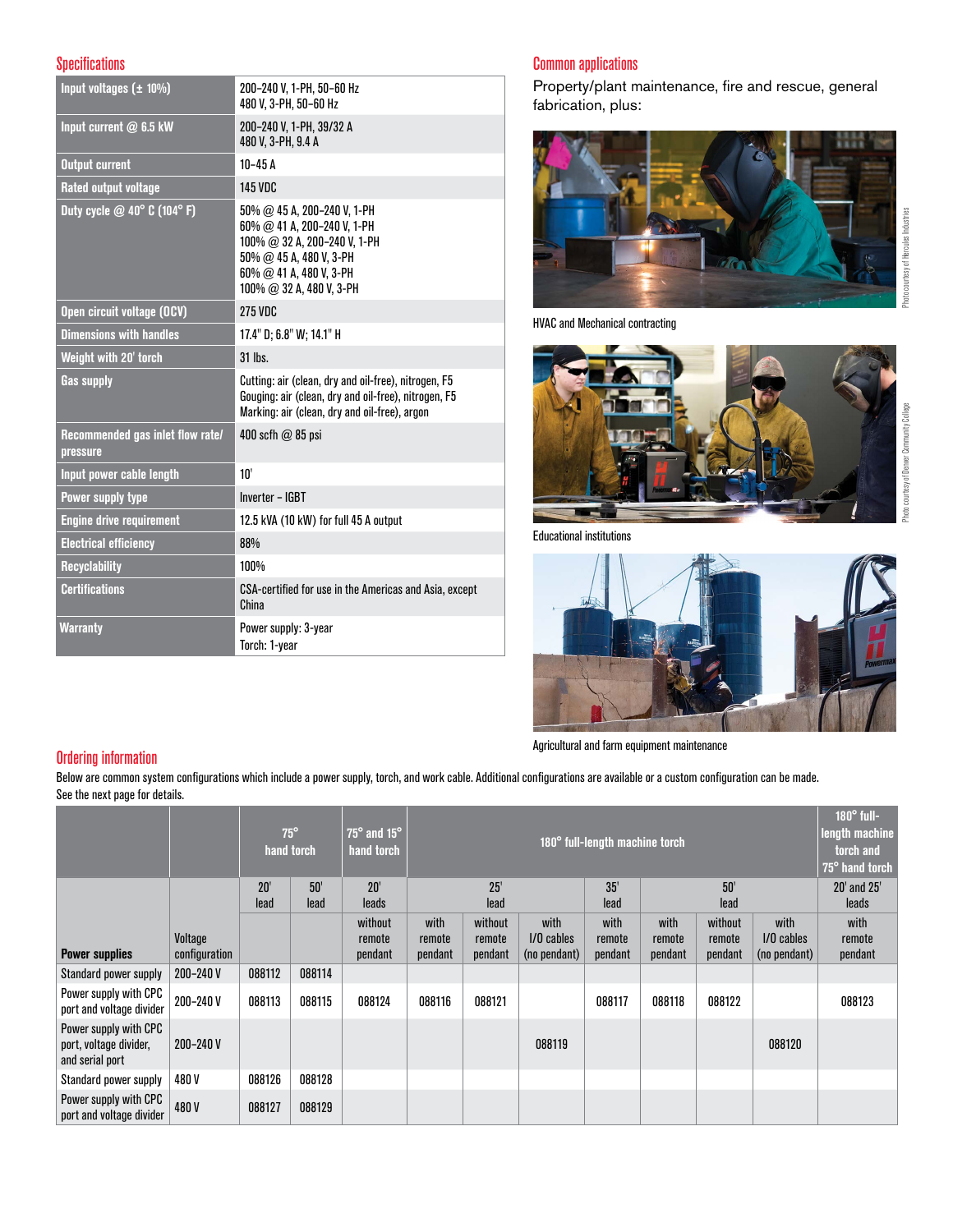#### Custom configurations(select power supply, torch, consumable kit, work cable, and other components)

Power supply options

|               | <b>Standard power supply</b> | <b>Power supply with</b><br><b>CPC port and voltage divider</b> | Power supply with CPC port,<br>voltage divider, and serial port |  |  |
|---------------|------------------------------|-----------------------------------------------------------------|-----------------------------------------------------------------|--|--|
| 200-240 V CSA | 088092                       | 088104                                                          | 088105                                                          |  |  |
| 480 V CSA     | 088095                       | 088110                                                          | 088111                                                          |  |  |

#### Starter kit consumable options

|     | Handheld | Mechanized | <b>Mechanized with</b><br>ohmic retaining cap |
|-----|----------|------------|-----------------------------------------------|
| Kit | 428559   | 428560     | 428561                                        |

#### Torch options

|                     | <b>Hand torches</b> |              |             | <b>Machine torches</b> | <b>Robotic torches</b> |            |             |  |
|---------------------|---------------------|--------------|-------------|------------------------|------------------------|------------|-------------|--|
| <b>Cable length</b> | $75^{\circ}$        | $15^{\circ}$ | $180^\circ$ | Mini 180°              | $45^{\circ}$           | $90^\circ$ | $180^\circ$ |  |
| 15'                 |                     |              | 059476*     | 059481*                |                        |            |             |  |
| 20'                 | 088164              | 088162       |             |                        |                        |            |             |  |
| 25'                 |                     |              | 088167      | 059482*                | 059464*                | 059465*    | 059466*     |  |
| 35'                 |                     |              | 088168      | 059483*                |                        |            |             |  |
| 50'                 | 088165              | 088163       | 088169      | 059484*                |                        |            |             |  |
| 75                  | 059475*             | 059472*      | 059480*     |                        |                        |            |             |  |

\* without torch disable switch

#### Cable options

|                     | <b>Work cables</b> | <b>Control cables</b> |                                                 |                                                 |                                     |                                     |  |  |
|---------------------|--------------------|-----------------------|-------------------------------------------------|-------------------------------------------------|-------------------------------------|-------------------------------------|--|--|
| <b>Cable length</b> | Hand clamp         | Remote pendant        | <b>CNC, spade connector,</b><br>divided voltage | / CNC, spade connector, no /<br>divided voltage | RS-485 Serial comm,<br>unterminated | <b>RS-485</b><br>Serial comm, D-sub |  |  |
| 25'                 | 223595             | 128650                | 228350                                          | 023206                                          | 223236                              | 223239                              |  |  |
| 50'                 | 223596             | 128651                | 228351                                          | 023279                                          | 223237                              | 223240                              |  |  |
| 75'                 | 223127             | 128652                |                                                 |                                                 |                                     |                                     |  |  |

#### Torch consumable parts

Nozzles and electrodes are available in various quantities. Contact your distributor for more information.

| <b>Consumable type</b>   | Torch type     | Amperage  | <b>Nozzle</b>       | Shield/<br><b>Deflector</b>   | <b>Retaining cap</b>          | <b>Electrode</b> | <b>Swirl ring</b> |
|--------------------------|----------------|-----------|---------------------|-------------------------------|-------------------------------|------------------|-------------------|
| Drag-cutting             | Hand           | 45        | 220941              | 220818                        | 220854                        | 220842           | 220857            |
| Mechanized               | <b>Machine</b> | 45        | 220941              | 220817 or 2209551             | 220854 or 220953 <sup>2</sup> | 220842           | 220857            |
| <b>FineCut®</b>          | Hand           | 45        | 220930              | 220931                        | 220854 or 220953 <sup>2</sup> | 220842           | 220947            |
|                          | <b>Machine</b> | 45        |                     | 220955 or 220948 <sup>2</sup> |                               |                  |                   |
| Max control gouging      | Hand/Machine   | $26 - 45$ | 420419              | 420480                        | 220854                        | 220842           | 220857            |
| <b>Precision gouging</b> | Hand/Machine   | $10 - 25$ | 420415              | 420414                        | 220854                        | 220842           | 220857            |
| <b>Marking</b>           | Hand/Machine   | $10 - 25$ | 420415              | 420542                        | 220854 or 220953 <sup>2</sup> | 220842           | 220857            |
| FlushCut™                | Hand/Machine   | $30 - 45$ | 420633              | 4205404                       | 420536                        | 420635           | 420634            |
| HyAccess™ cutting        | Hand           | $15 - 45$ | 420410 <sup>3</sup> | N/A                           | 420413                        | 420408           | 220857            |
| HyAccess™ gouging        | Hand           | $15 - 45$ | 420412 <sup>3</sup> | N/A                           | 420413                        | 420408           | 220857            |

1 Deflector for unshielded cutting

2 Ohmic retaining cap 3 Nozzle/shield assembly 4 Retaining ring